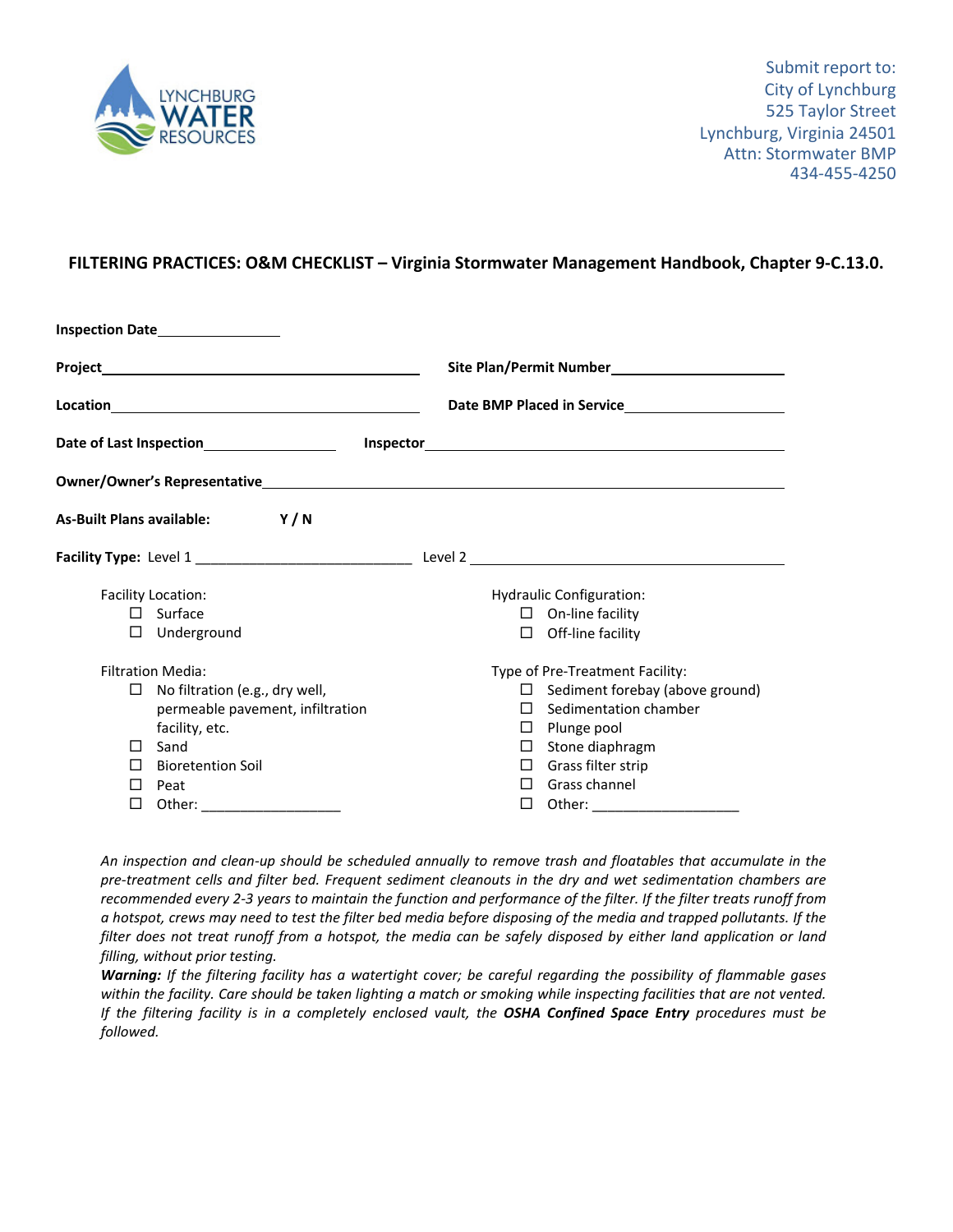| <b>Element of BMP</b>                                   | <b>Potential Problem</b>                                                                                                 | Y/N | <b>How to Fix Problem</b>                                                                                                                                                                                                         | <b>Who Will</b><br><b>Address</b><br>Problem | <b>Comments</b> |
|---------------------------------------------------------|--------------------------------------------------------------------------------------------------------------------------|-----|-----------------------------------------------------------------------------------------------------------------------------------------------------------------------------------------------------------------------------------|----------------------------------------------|-----------------|
|                                                         | Adequate vegetation                                                                                                      |     | Supplement as necessary                                                                                                                                                                                                           | Owner                                        |                 |
| Contributing<br><b>Drainage Area</b><br>and Side Slopes | There is excessive trash<br>and debris                                                                                   |     | Remove immediately                                                                                                                                                                                                                | Owner or<br>professional                     |                 |
|                                                         | There is evidence of<br>erosion and / or bare or<br>exposed soil                                                         |     | Stabilize immediately                                                                                                                                                                                                             | Owner or<br>professional                     |                 |
|                                                         | There are excessive<br>landscape waste or yard<br>clippings                                                              |     | Remove immediately and<br>recycle or compost                                                                                                                                                                                      | Owner or<br>professional                     |                 |
|                                                         | There is adequate<br>access to the pre-<br>treatment facility                                                            |     | Establish adequate access                                                                                                                                                                                                         | Professional                                 |                 |
| <b>Pre-Treatment</b>                                    | Excessive trash, debris,<br>or sediment.                                                                                 |     | Remove immediately                                                                                                                                                                                                                | Owner or<br>professional                     |                 |
|                                                         | There is evidence of<br>erosion and / or<br>exposed soil                                                                 |     | Stabilize immediately                                                                                                                                                                                                             | Owner or<br>professional                     |                 |
|                                                         | There is dead<br>vegetation.                                                                                             |     | Replace dead vegetation<br>as necessary                                                                                                                                                                                           | Professional                                 |                 |
|                                                         | Perimeter turf (or a<br>grass filter strip) is too<br>high.                                                              |     | Mow at least 4 times a<br>year to keep the grass at a<br>height of 4" to 9". Remove<br>grass clippings after<br>mowing.                                                                                                           | Owner or<br>professional                     |                 |
|                                                         | There is evidence of oil,<br>grease, clogging<br>(standing water,<br>noticeable odors, water<br>stains, algae)           |     | Identify and eliminate the<br>source of the problem. If<br>necessary, remove and<br>clean or replace the<br>clogged material.                                                                                                     | Professional                                 |                 |
| Inlets                                                  | The inlet provides a<br>stable conveyance into<br>the swale                                                              |     | Stabilize immediately, as<br>needed, and clear<br>blockages.                                                                                                                                                                      | Owner or<br>professional                     |                 |
|                                                         | There is excessive trash,<br>debris, or sediment.                                                                        |     | Remove immediately                                                                                                                                                                                                                | Owner or<br>professional                     |                 |
|                                                         | There is evidence of<br>erosion at or around<br>the inlet                                                                |     | Repair erosion damage<br>and reseed                                                                                                                                                                                               | Owner or<br>professional                     |                 |
| Sedimentation<br><b>Chambers</b>                        | Sediment or debris<br>accumulations are<br>excessive                                                                     |     | Clean out the wet and dry<br>sedimentation chambers                                                                                                                                                                               | Professional                                 |                 |
| <b>Filter Media</b>                                     | If facility takes longer<br>than 48 hours to drain<br>or filter media is<br>discolored, the media is<br>probably clogged |     | Replace the top sand layer<br>of an enclosed filter<br>(typically done every 5<br>years). Till or aerate the<br>surface to improve<br>infiltration and grass cover<br>of an open filter (also<br>typically done every 5<br>years. |                                              |                 |
| Oil and Grease                                          | Evidence of filter<br>surface clogging                                                                                   |     | Clean or replace filter<br>media, as necessary.                                                                                                                                                                                   | Professional                                 |                 |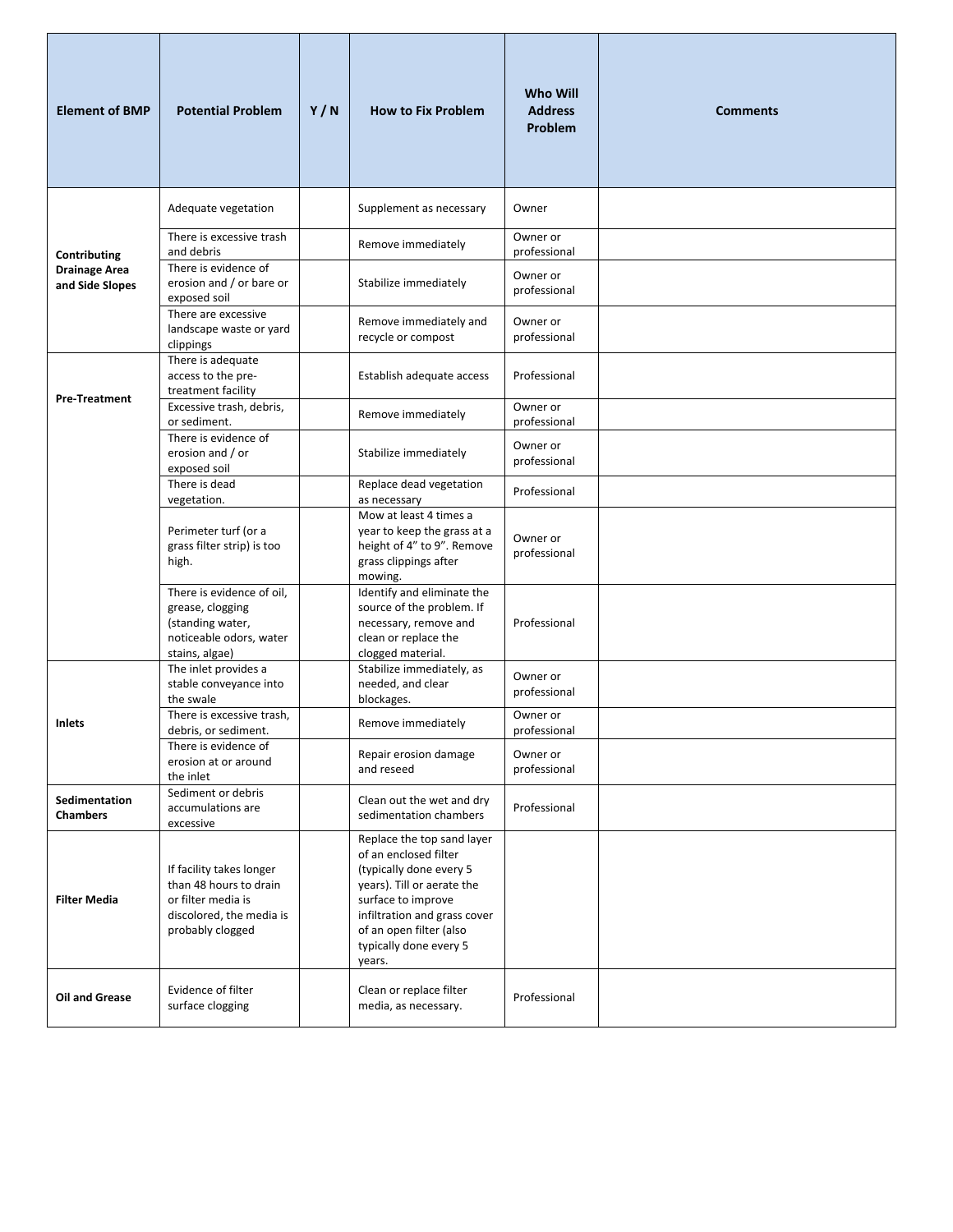| <b>Element of BMP</b>                      | <b>Potential Problem</b>                                                                  | Y/N | <b>How to Fix Problem</b>                                                                                                                                                                                                                                                                                                                                                                                                                                                                                                                                                                                                    | <b>Who Will</b><br><b>Address</b><br><b>Problem</b> | <b>Comments</b> |
|--------------------------------------------|-------------------------------------------------------------------------------------------|-----|------------------------------------------------------------------------------------------------------------------------------------------------------------------------------------------------------------------------------------------------------------------------------------------------------------------------------------------------------------------------------------------------------------------------------------------------------------------------------------------------------------------------------------------------------------------------------------------------------------------------------|-----------------------------------------------------|-----------------|
| <b>Underdrain</b>                          | The underdrain is not<br>conveying water as<br>designed                                   |     | To determine if the pipe is<br>clogged, measure the<br>draw-down rate of the<br>observation well for three<br>days following a storm<br>event in excess of 1/2<br>inches in depth. . After<br>three days, if there is<br>standing water on top but<br>not in the underdrain, this<br>indicates a clogged sand<br>layer that must be<br>replaced. If standing water<br>is both on the surface and<br>in the underdrain, then the<br>underdrain is probably<br>clogged. Immediately clean<br>out the pipe manually or, if<br>needed, use a high-<br>pressure hose. Replace the<br>underdrain if it is<br>structurally damaged. | Professional                                        |                 |
| <b>Observation Well</b><br>(every 2 years) | Is the observation well<br>still capped?                                                  |     | Repair, as necessary.                                                                                                                                                                                                                                                                                                                                                                                                                                                                                                                                                                                                        | Professional                                        |                 |
|                                            | The outlet provides<br>stable conveyance                                                  |     | Remove blockages and<br>stabilize, as needed.                                                                                                                                                                                                                                                                                                                                                                                                                                                                                                                                                                                | Professional                                        |                 |
|                                            | Evidence of flow<br>bypassing facility                                                    |     | Repair immediately                                                                                                                                                                                                                                                                                                                                                                                                                                                                                                                                                                                                           | Professional                                        |                 |
| Outlet                                     | Outlets are obstructed<br>or erosion and soil<br>exposure is evident<br>below the outlet. |     | Remove obstructions and<br>stabilize eroded or<br>exposed areas.                                                                                                                                                                                                                                                                                                                                                                                                                                                                                                                                                             | Owner or<br>Professional                            |                 |
| <b>Structural</b><br>Components            | Evidence of structural<br>deterioration                                                   |     | Repair as necessary                                                                                                                                                                                                                                                                                                                                                                                                                                                                                                                                                                                                          | Professional                                        |                 |
|                                            | Evidence of spalling or<br>cracking of structural<br>components                           |     | Repair or replace, as<br>necessary                                                                                                                                                                                                                                                                                                                                                                                                                                                                                                                                                                                           | Professional                                        |                 |
|                                            | Grates are in good<br>condition                                                           |     | Repair or replace, as<br>necessary                                                                                                                                                                                                                                                                                                                                                                                                                                                                                                                                                                                           | Owner or<br>professional                            |                 |
| Pump (where<br>applicable)                 | Catalog cuts and wiring<br>diagram for pump<br>available                                  |     | If missing, obtain<br>replacements                                                                                                                                                                                                                                                                                                                                                                                                                                                                                                                                                                                           | Owner                                               |                 |
|                                            | Waterproof conduits for<br>wiring appear to be<br>intact                                  |     | Repair as necessary                                                                                                                                                                                                                                                                                                                                                                                                                                                                                                                                                                                                          | Professional                                        |                 |
|                                            | Panel box is well<br>marked                                                               |     | If not, mark it correctly                                                                                                                                                                                                                                                                                                                                                                                                                                                                                                                                                                                                    | Professional                                        |                 |
|                                            | No evidence of pump<br>failure (excess water in<br>pump well, etc.)                       |     | Repair as necessary                                                                                                                                                                                                                                                                                                                                                                                                                                                                                                                                                                                                          | Professional                                        |                 |